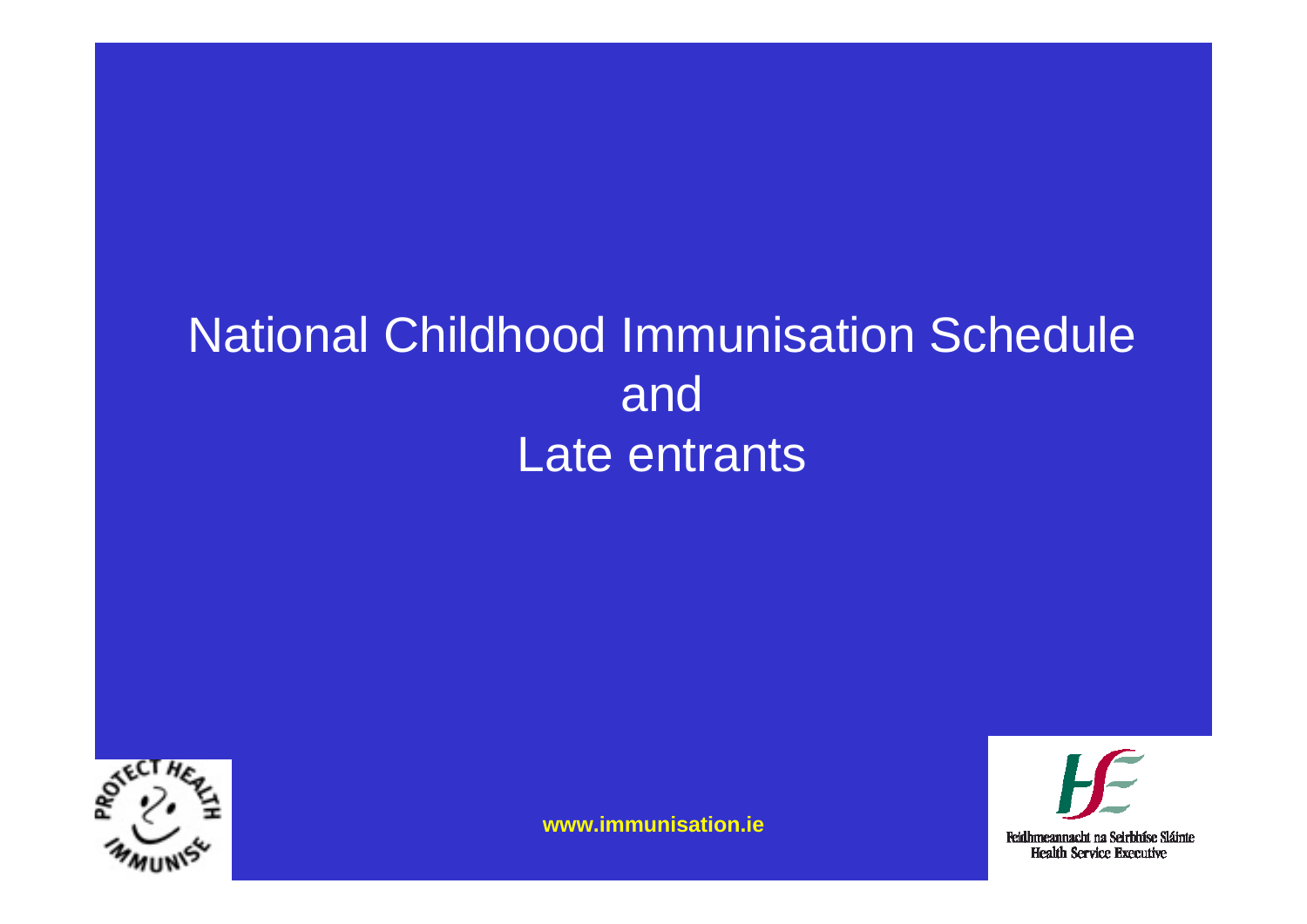# **Objectives**

#### To outline

- how new vaccines are added to the National **Schedule**
- the Primary Childhood Immunisation Schedule and recent changes
- the School Immunisation Schedule and recent changes
- issues regarding immunisation for premature babies
- immunisation for late entrants to the immunisation programme



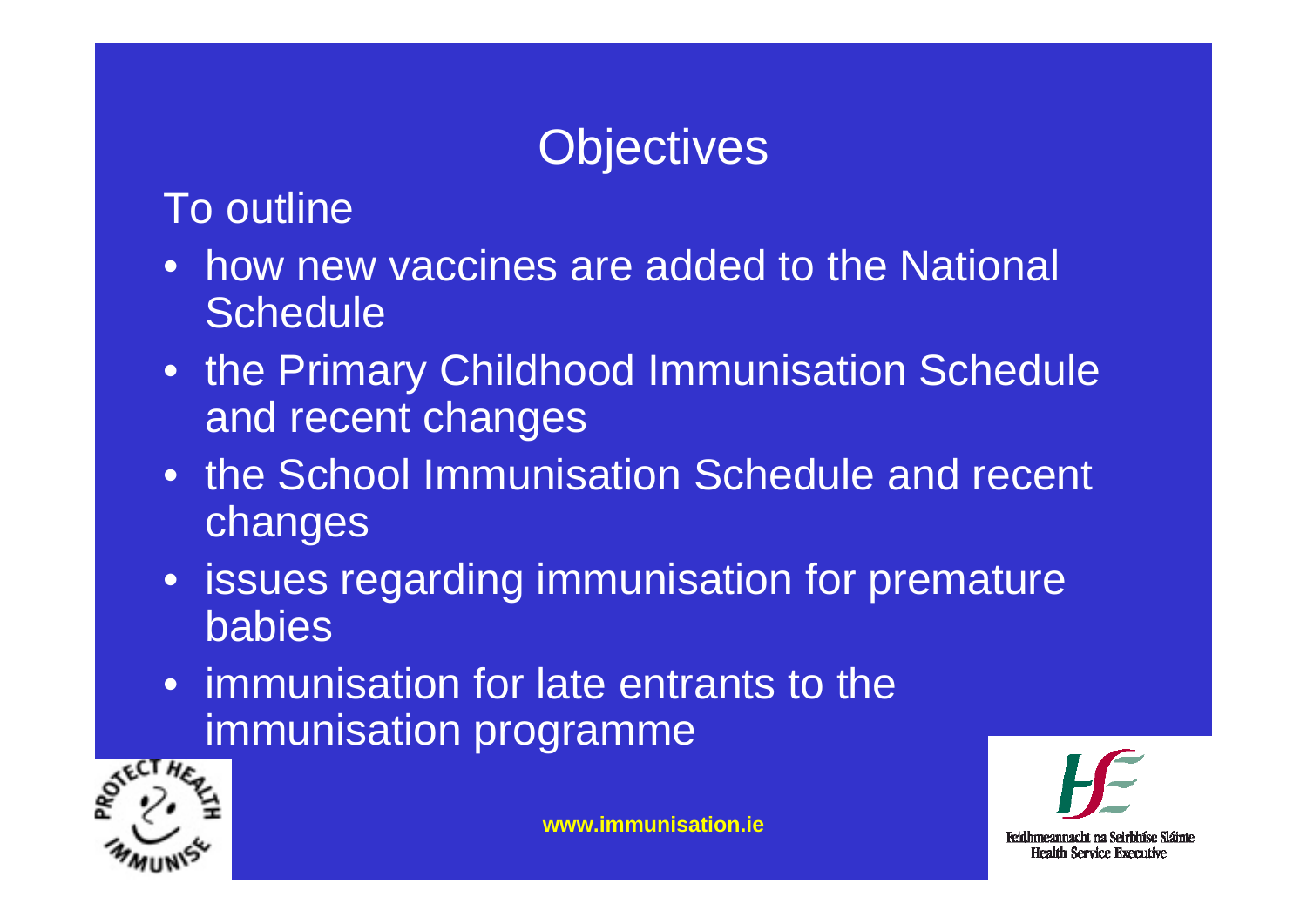### Vaccine Policy

- • Vaccination policies vary by country and are dependent on
	- local epidemiology
	- new developments
	- available resources
- $\bullet$  National Expert Committees make recommendations
	- e.g. NIAC (Ireland) JCVI (UK)



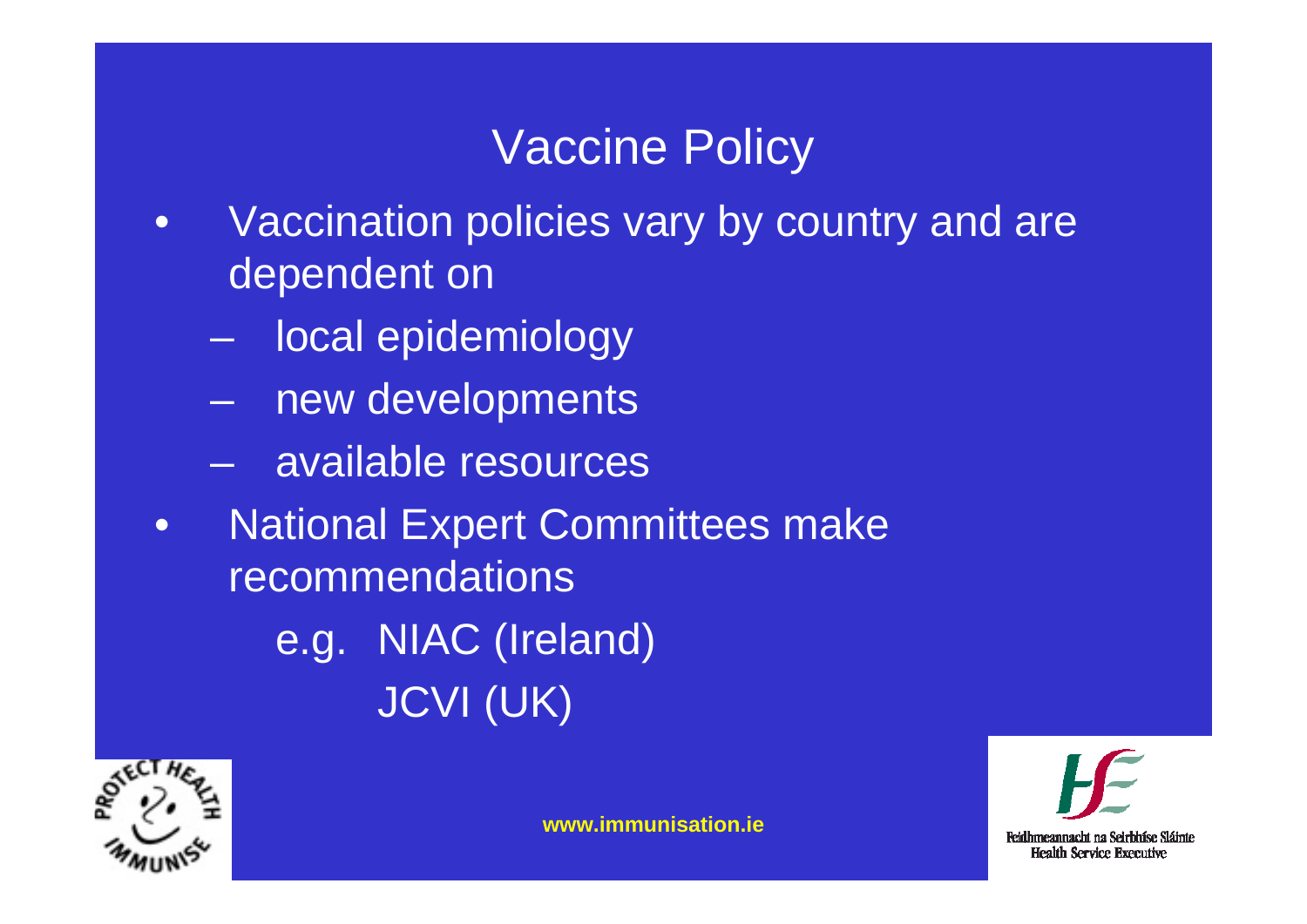#### National Immunisation Guidelines

- Produced by the National Immunisation Advisory Committee (NIAC)
- Based on
	- Charles Constitution best evidence regarding the safety and efficacy of vaccines
	- –the disease burden (frequency, severity, etc.)
	- pharmacoeconomic analyses

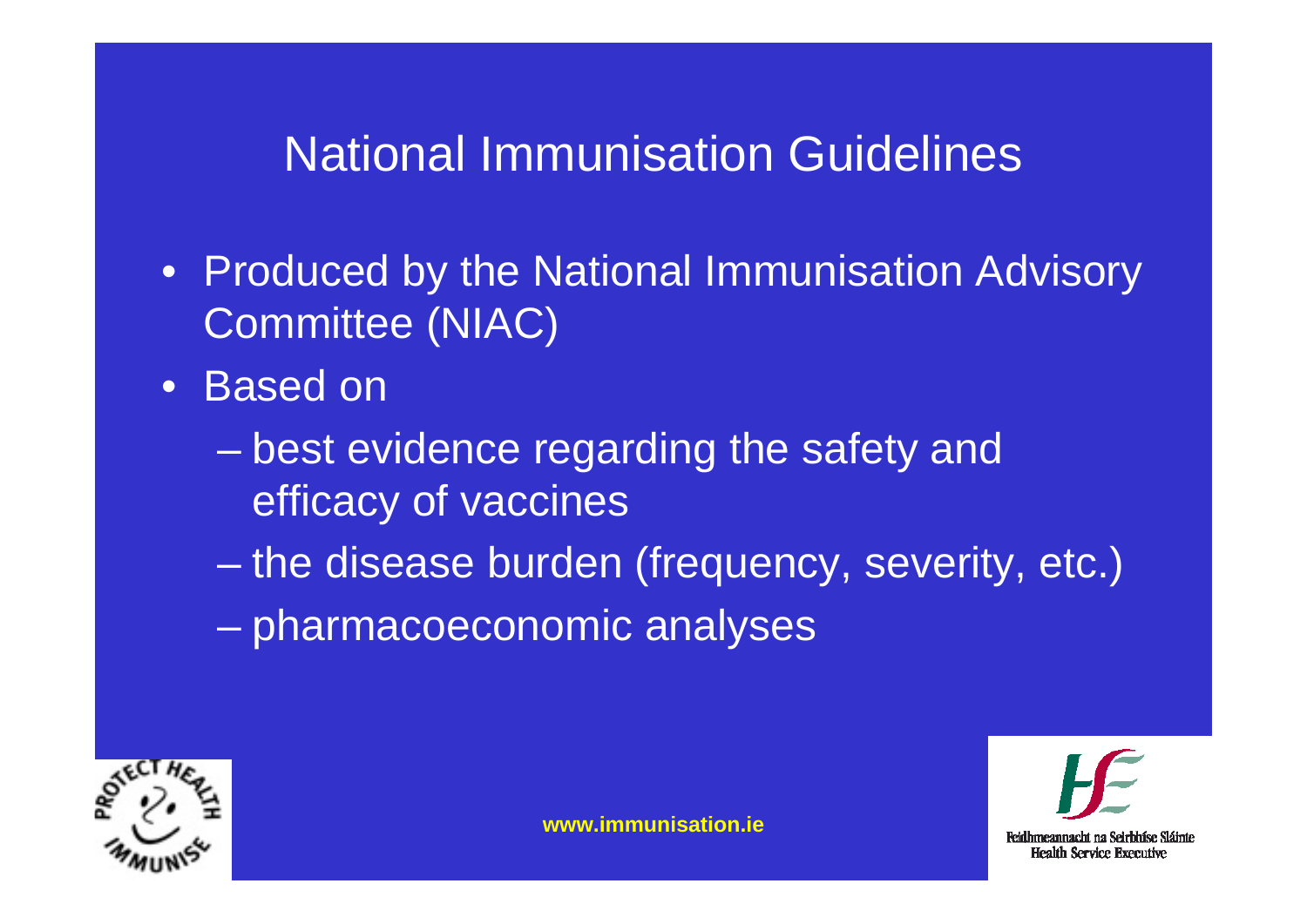### Dates vaccines introduced into the Irish immunisation schedule

| 1937 - 1999                    |                                                          |  |  |  |
|--------------------------------|----------------------------------------------------------|--|--|--|
| <b>Vaccine</b>                 | <b>Date introduced</b><br>into Ireland                   |  |  |  |
| 1. BCG                         | First began 1937<br><b>Introduced</b><br>nationally 1949 |  |  |  |
| 2. DT                          | 1930s                                                    |  |  |  |
| 3. DTP                         | 1952-1953                                                |  |  |  |
| 4. Oral Polio<br>Vaccine (OPV) | 1957                                                     |  |  |  |
| 5. Rubella                     | October 1971-<br>1972                                    |  |  |  |
| <b>6. Measles</b>              | October 1985                                             |  |  |  |
| 7. MMR                         | October 1988                                             |  |  |  |
| 8. MMR2                        | 1992                                                     |  |  |  |
| 9. Hib                         | October 1992                                             |  |  |  |

| 2000 - 2011                              |                                 |  |  |  |
|------------------------------------------|---------------------------------|--|--|--|
| <b>Vaccine</b>                           | Date introduced<br>into Ireland |  |  |  |
| 1. Men C                                 | October 2000                    |  |  |  |
| 2. DTaP-Hib-IPV (5<br>$\overline{in}$ 1) | <b>July 2001</b>                |  |  |  |
| 3. Inactivated Polio<br>(IPV)            | 2001                            |  |  |  |
| 4. Hib Booster                           | September 2006                  |  |  |  |
| 5. Hepatitis B<br>(as part of 6 in 1)    | September 2008                  |  |  |  |
| <b>6. PCV7</b>                           | September 2008                  |  |  |  |
| 7. HPV                                   | <b>May 2010</b>                 |  |  |  |
| 8. PCV 13                                | December 2010                   |  |  |  |



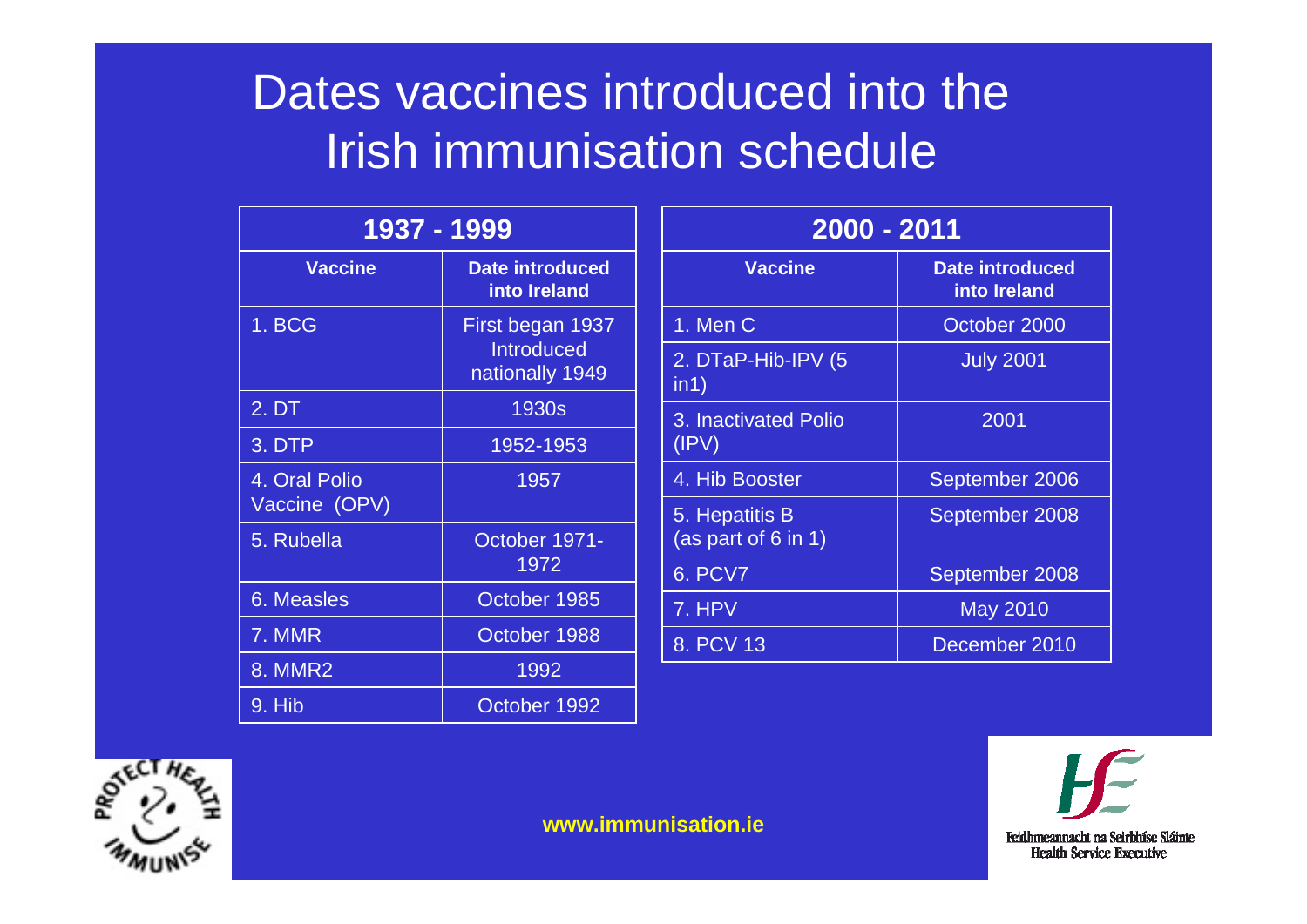#### Current infant schedule

- •Birth BCG
- $\bullet$  $2$  months 6 in  $1 + PCV$
- 4 months 4 months 6 in 1 + Men C
- •6 months 6 in 1 + Men C+ PCV
- •
- •

12 months MMR + PCV

13 months Men C + Hib

6 in 1 contains vaccines against **Diphtheria** 

**Tetanus** Pertussis (whooping cough) Polio Haemophilus influenza B (Hib) Hepatitis B

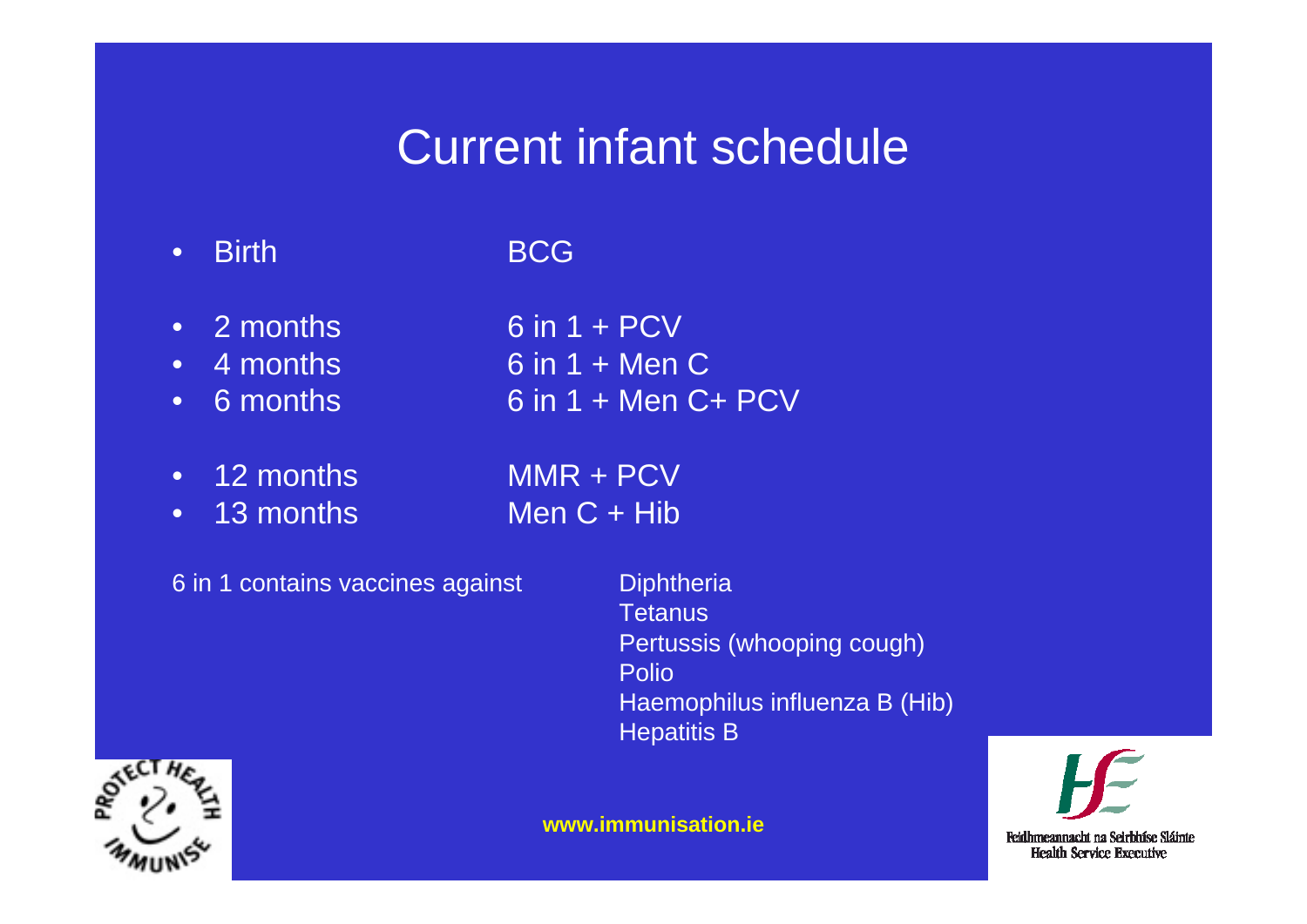#### Vaccine uptake rate at 24 months 2000-2010





**Source: HPSC**

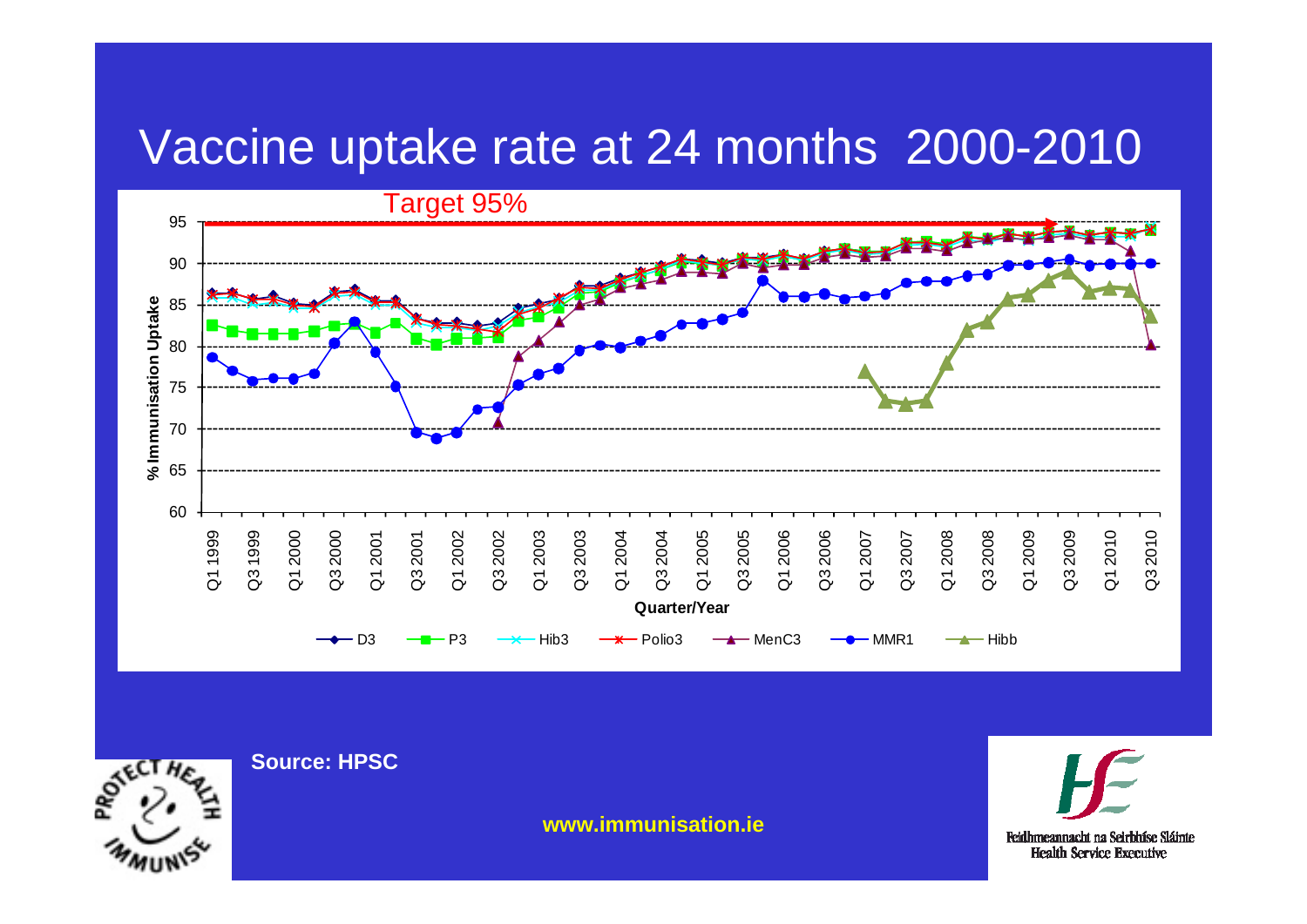- 3<sup>rd</sup> dose of Men C
	- 93% Q1 2010 80% Q3 2010
- 3<sup>rd</sup> dose of PCV
	- <del>Liberty College († 1917)</del> 88% Q3 2010 (first time to be reported)
- 4<sup>th</sup> dose (booster) Hib
	- 89% Q3 2009 84%Q3 2010





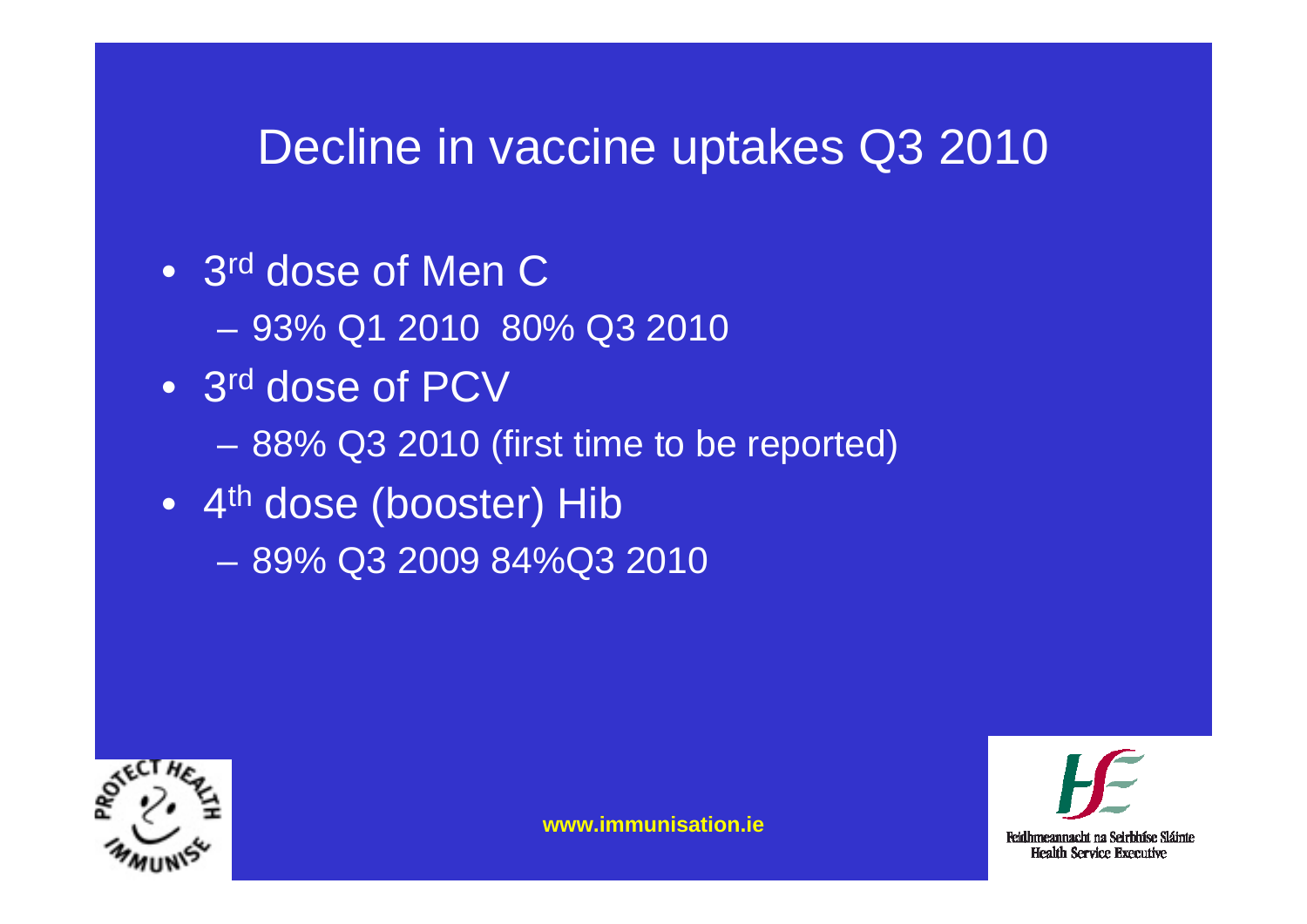? Change in schedule -> confusion ? 5th visit -> parents choosing some vaccines ? IT systems -> incorrect or delayed recording



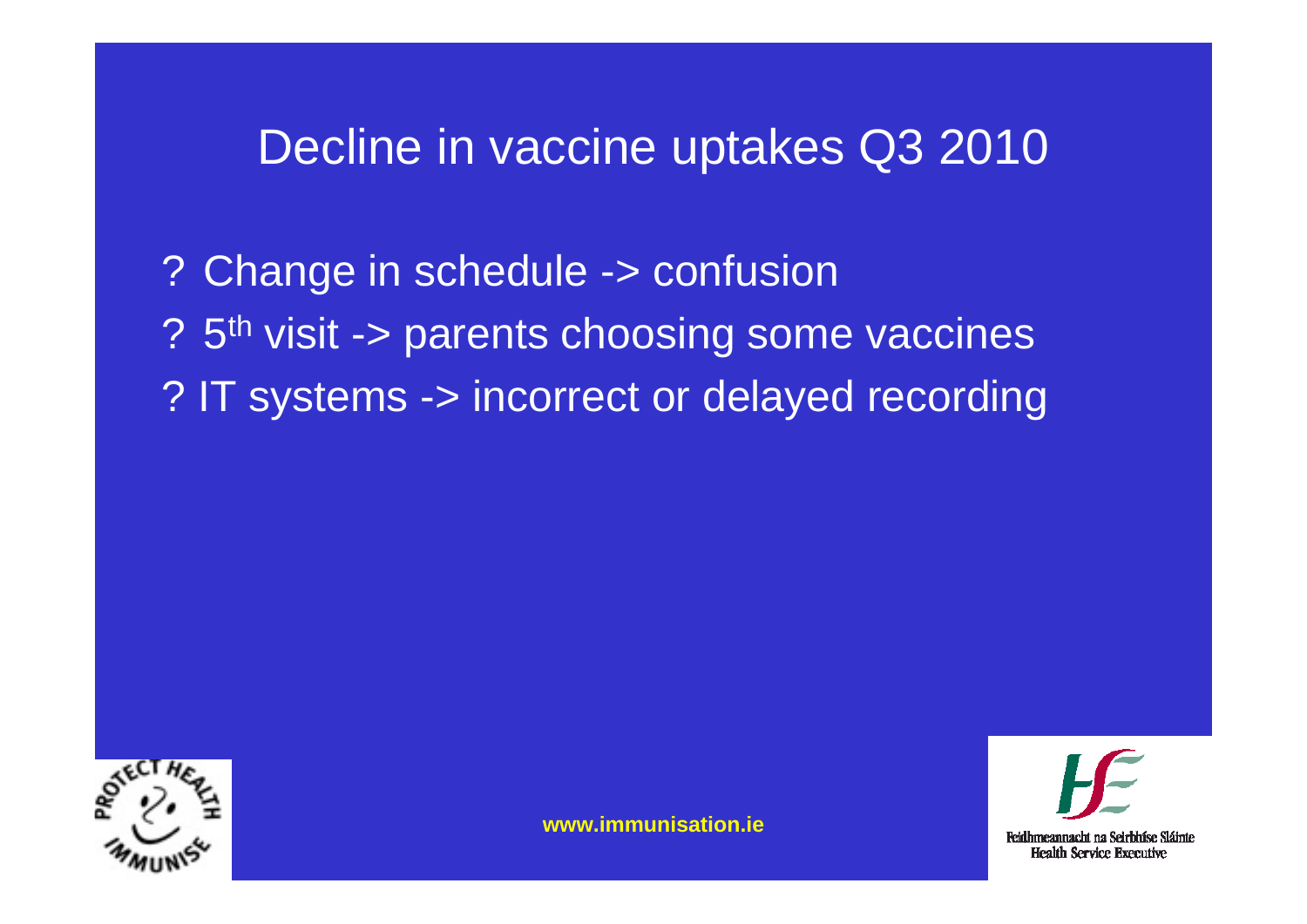The National Immunisation Advisory Committee has recommended

- certain vaccines be given at specific ages to make sure babies are protected from serious diseases **at the age when they are most vulnerable**
- 5 visits to ensure babies are fully protected from these diseases
- adherence to vaccine schedule
	- three vaccines to be given at the 6 month visit
		- give 6 in1 and Men C in the same limb
			- (different sites and 2.5cms apart)
		- give PCV in the other limb.





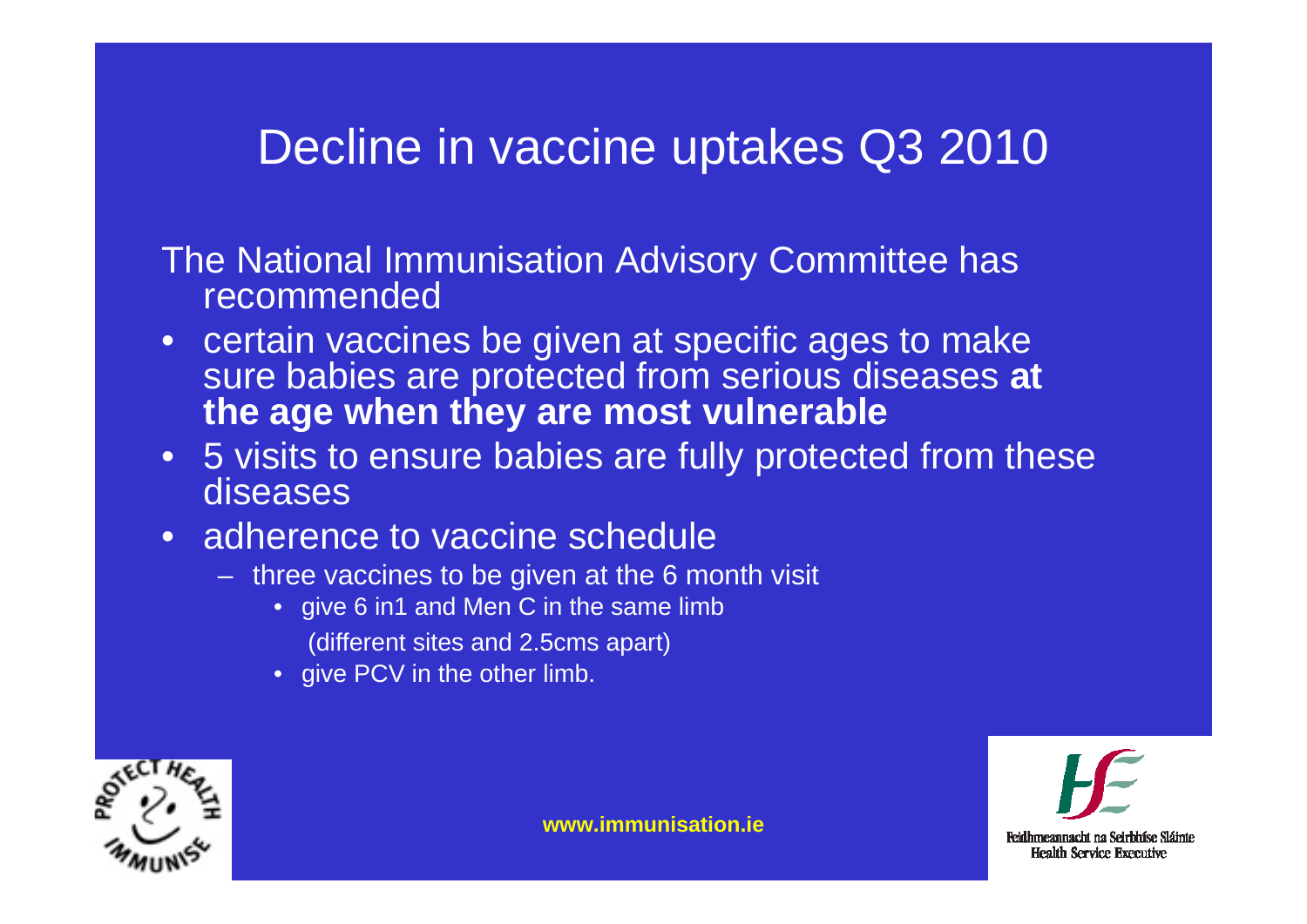#### Actions

- $\bullet$ Change to parents letter at 12 months to highlight importance of receiving 4<sup>th</sup> and 5<sup>th</sup> visits
- Communication with GPs/practice nurses
- Newsletter
- Revision of "Your Child's Immunisation"
- • Focus group testing with parents
- Posters/ leaflets/ website
- •Posters to crèches



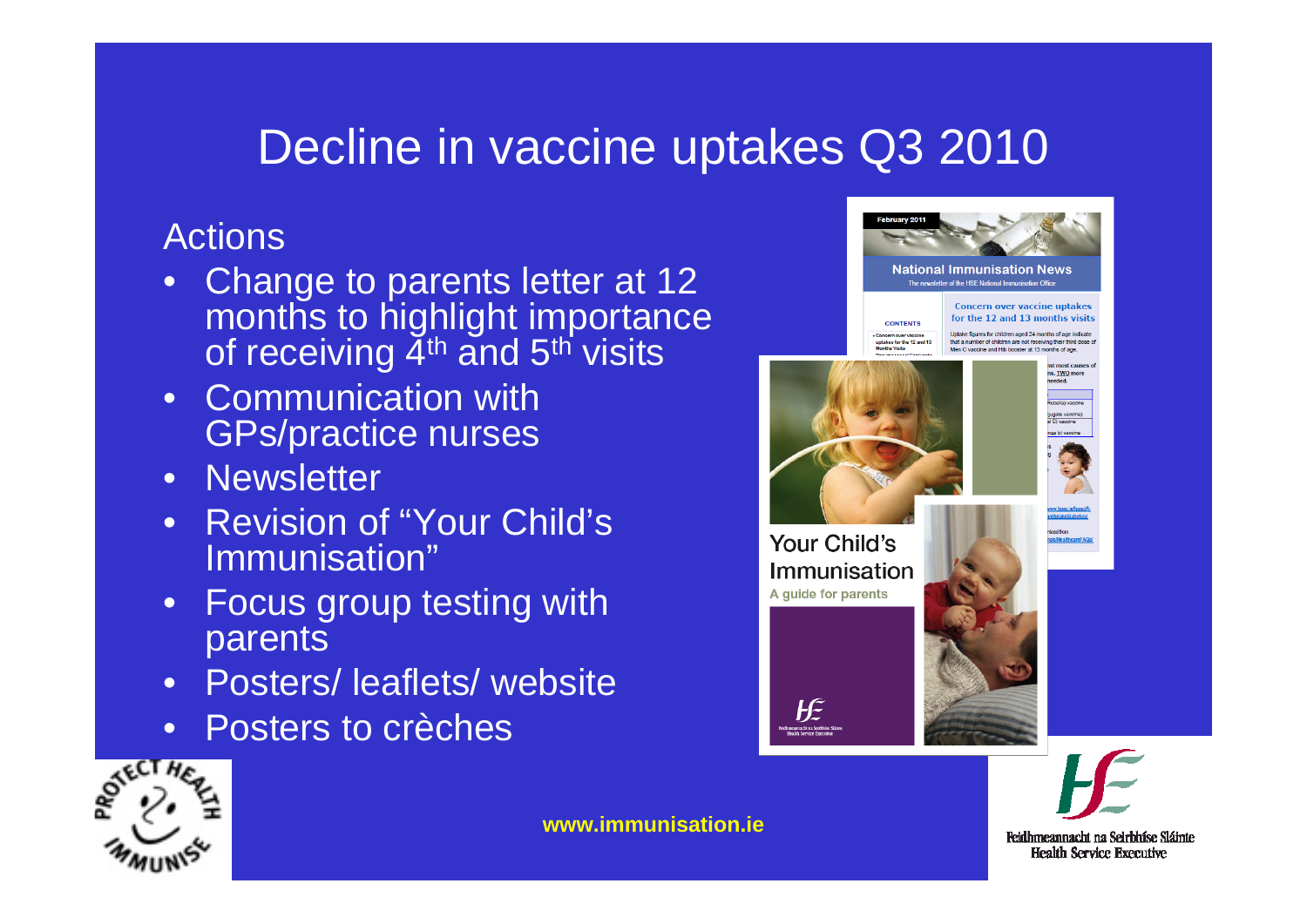#### Actions

- • Let parents know their child needs **5 visits** to ensure that they receive the full immunisation schedule and that they are fully protected against these important diseases
- Remind parents of this at every opportunity
- Send a text reminder prior to all appointments (especially the 4th & the 5th visit)
- Give an appointment for the 5th visit at the end of the 4th visit.
- Follow up any defaulters as soon as possible
- Make sure vaccine returns are sent to your local immunisation office on time
- •Defaulters need all the appropriate vaccines even if they are over the recommended age\*

\***http://www.immunisation.ie/en/HealthcareProfessionals/Guidelinesforlatee ntrants/PDFFile\_9494\_en.pdf**



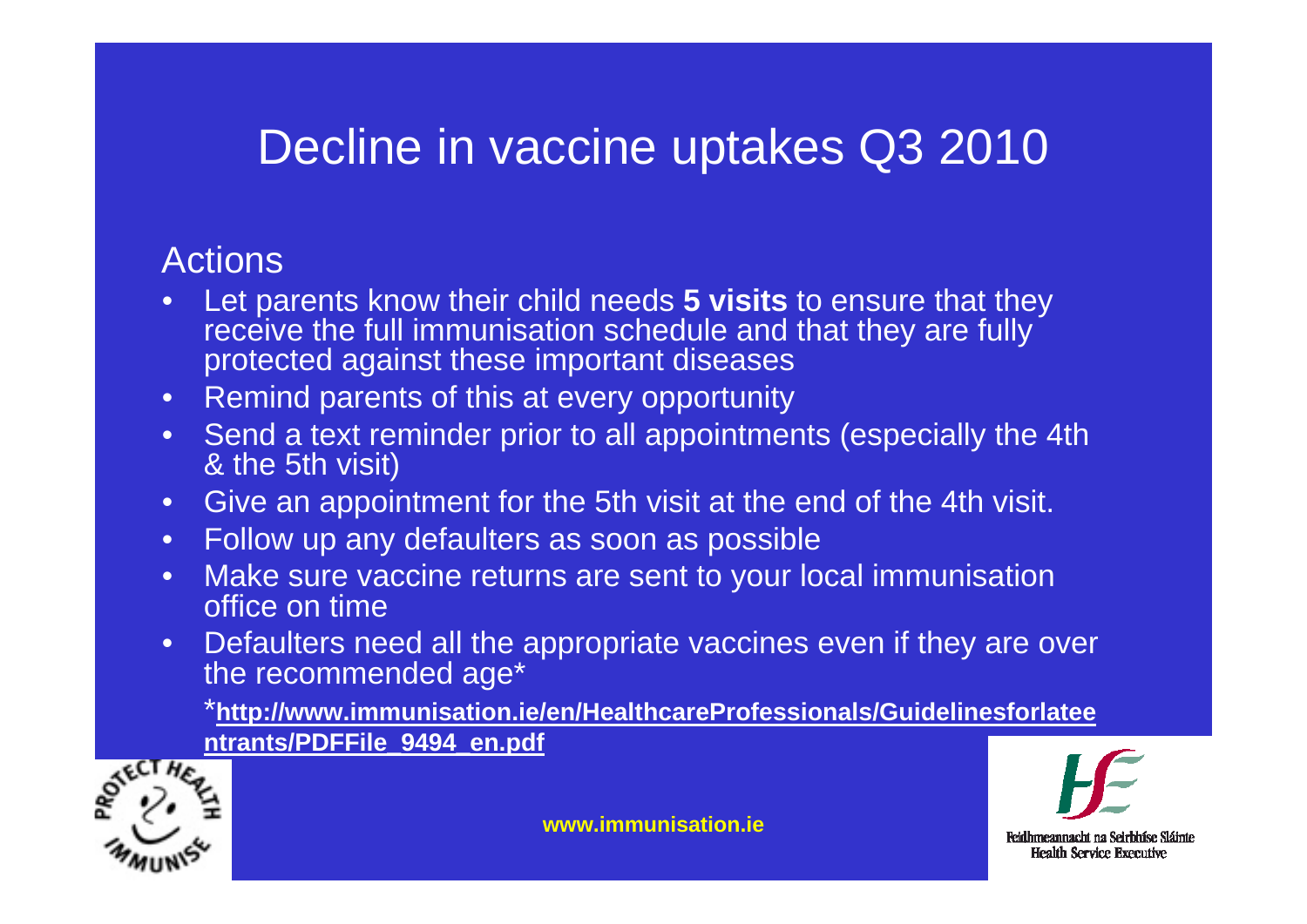### School immunisation schedule

| Age                                                      | Vaccine            |  |  |
|----------------------------------------------------------|--------------------|--|--|
| 4 -5 years                                               | 4 in 1             |  |  |
|                                                          | <b>MMR</b>         |  |  |
| Girls in 1st year of second level school   HPV (3 doses) |                    |  |  |
| 11-14 years                                              | dT/                |  |  |
|                                                          | dTap (as per NIAC) |  |  |

|                       | 4 in 1     | <b>Diphtheria</b>                                                     |
|-----------------------|------------|-----------------------------------------------------------------------|
|                       |            | <b>Tetanus</b>                                                        |
|                       |            | <b>Pertussis</b>                                                      |
|                       |            | <b>Polio</b>                                                          |
|                       | <b>HPV</b> | Human Papillomavirus vaccine                                          |
|                       | dT         | Low dose diphtheria/tetanus                                           |
| HER.<br><b>ROTECT</b> | dTap       | Low dose diphtheria/tetanus/low dose pertussis<br>www.immunisation.ie |
|                       |            |                                                                       |

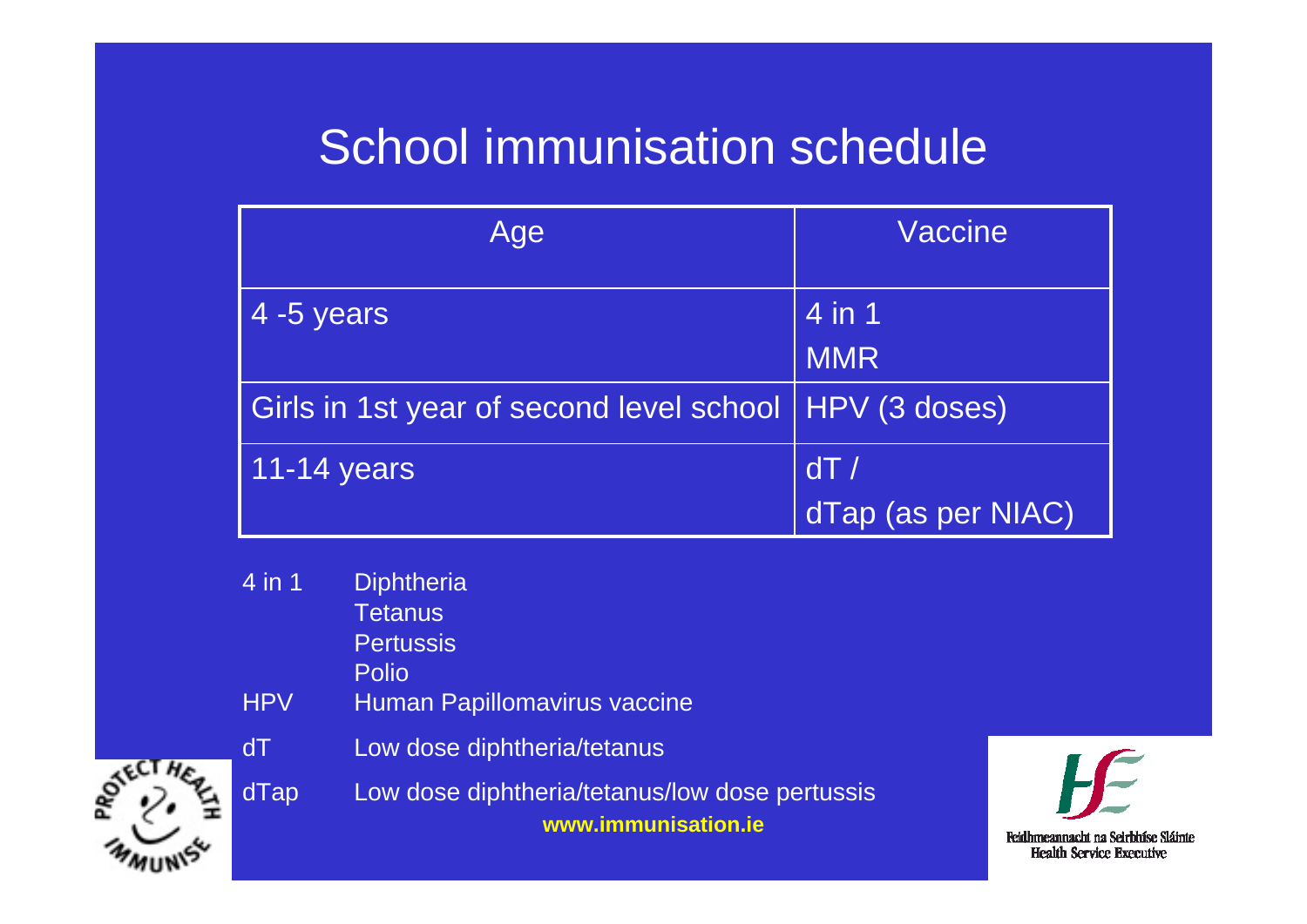#### HPV Vaccine

- Introduced September 2010
- 3 dose schedule (Gardasil)
- 0, 2 and 6 months
- Target of 80% uptake for 3 dose schedule



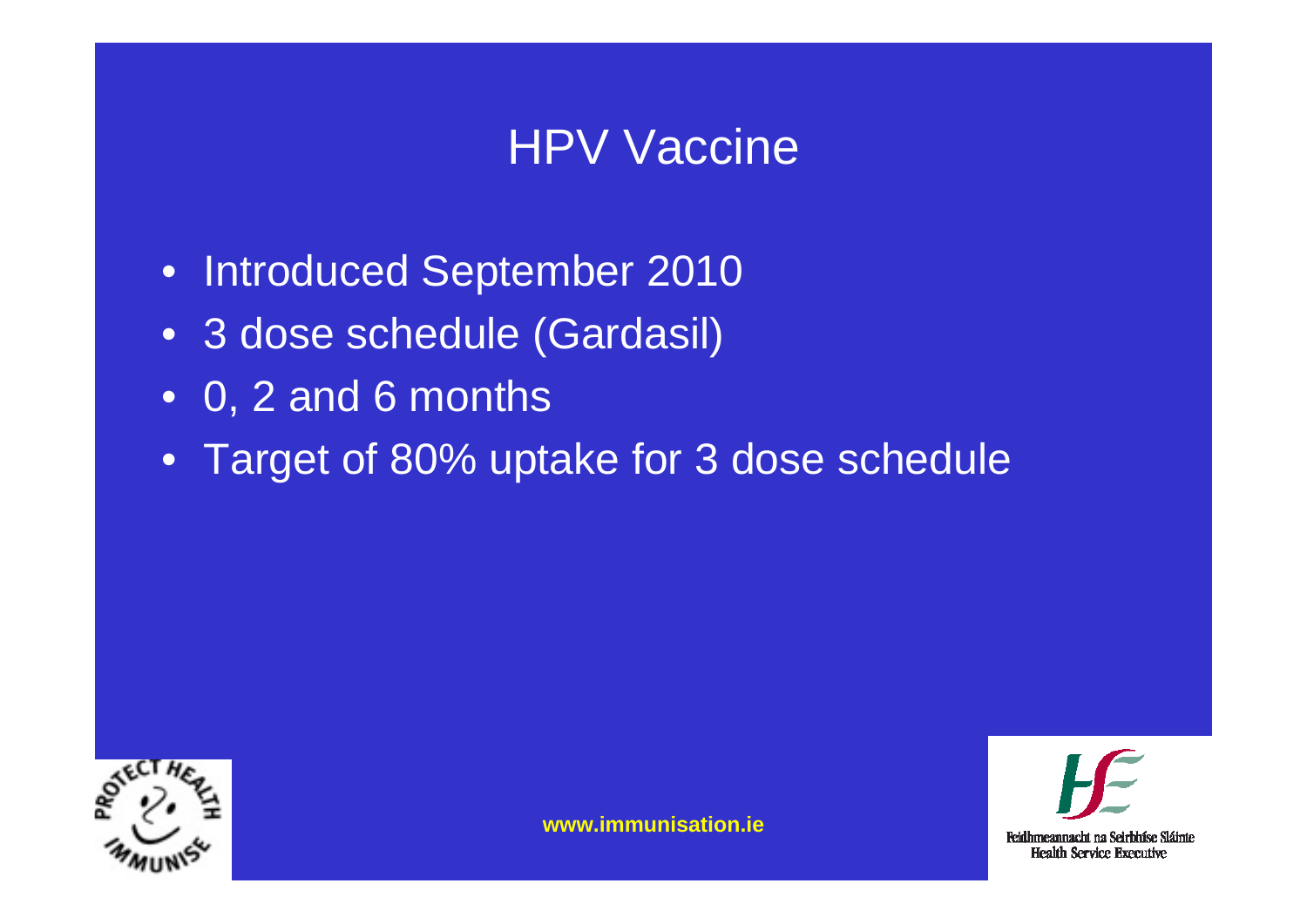#### Pertussis

- Documented waning immunity to pertussis in adolescence and adults
- Tdap booster recommended by NIAC (not introduced in 2010)



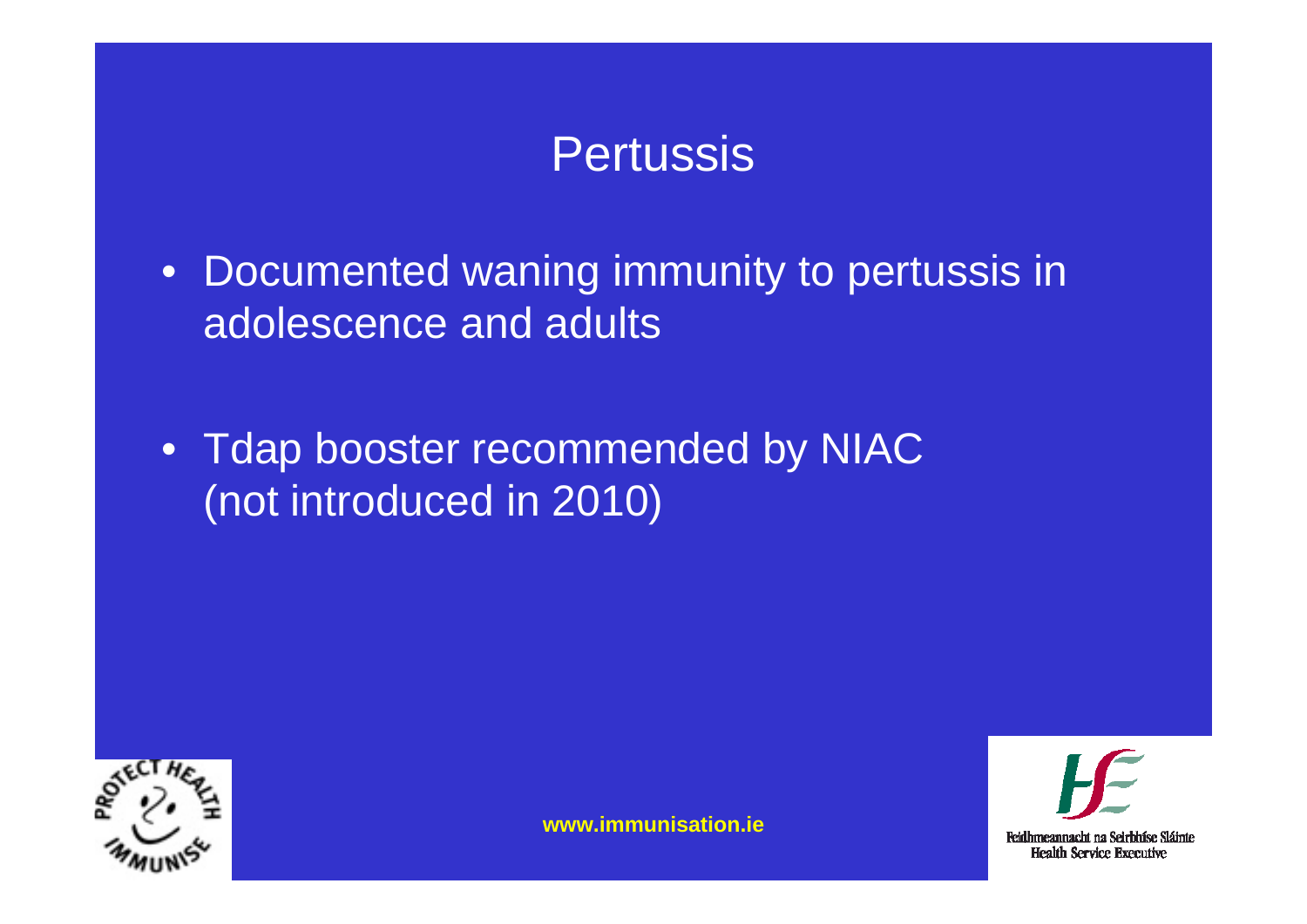#### Premature Babies

• More at risk from Vaccine-preventable diseases

• Should have vaccinations carried out according to their birth date (chronological age)

• May start their vaccinations in hospital



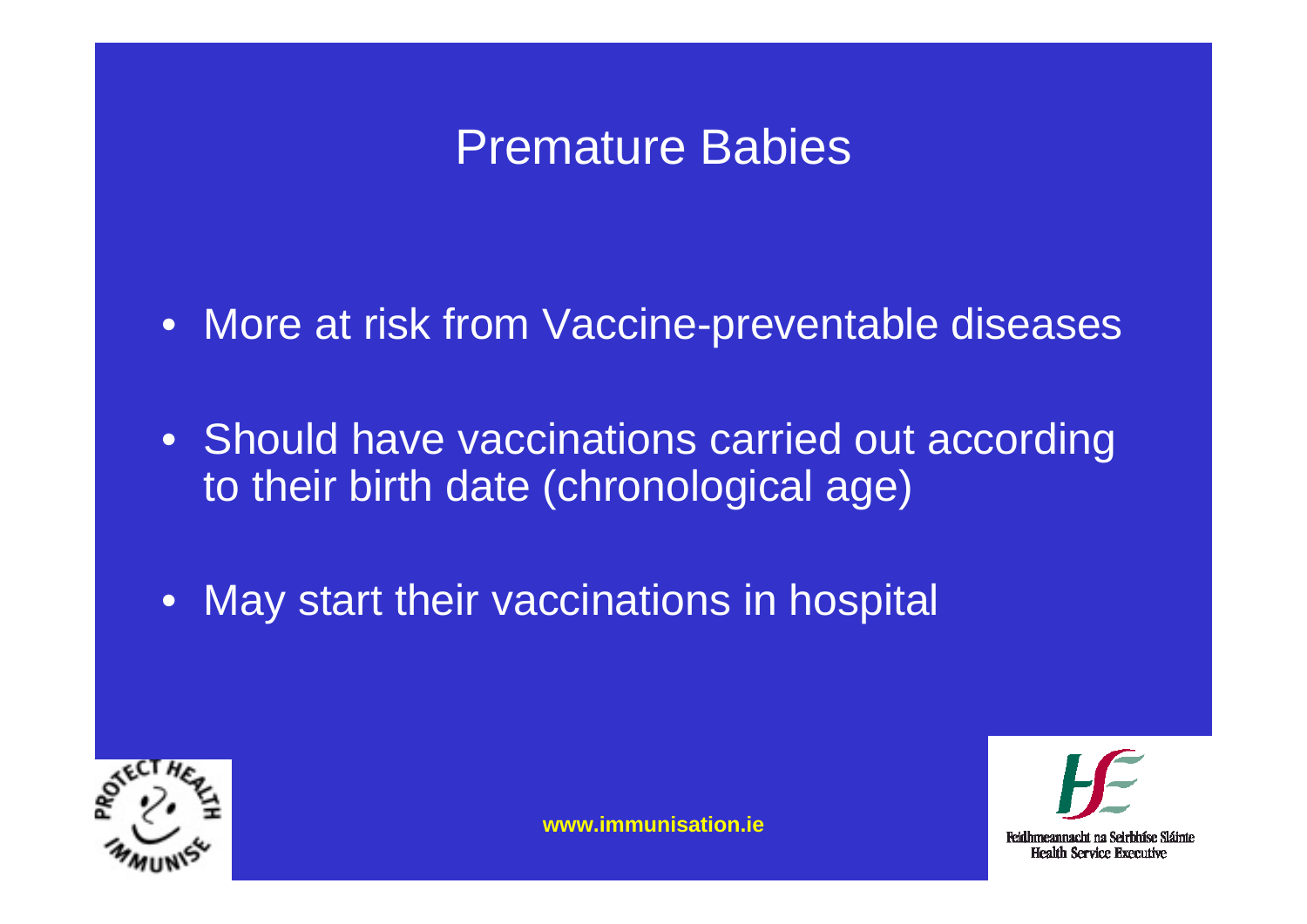# **Defaulters**

- $\bullet$ Interrupted immunisation courses
- No need to repeat the course (regardless of the time interval)
- Complete the course if age appropriate (with the same brand of vaccine)



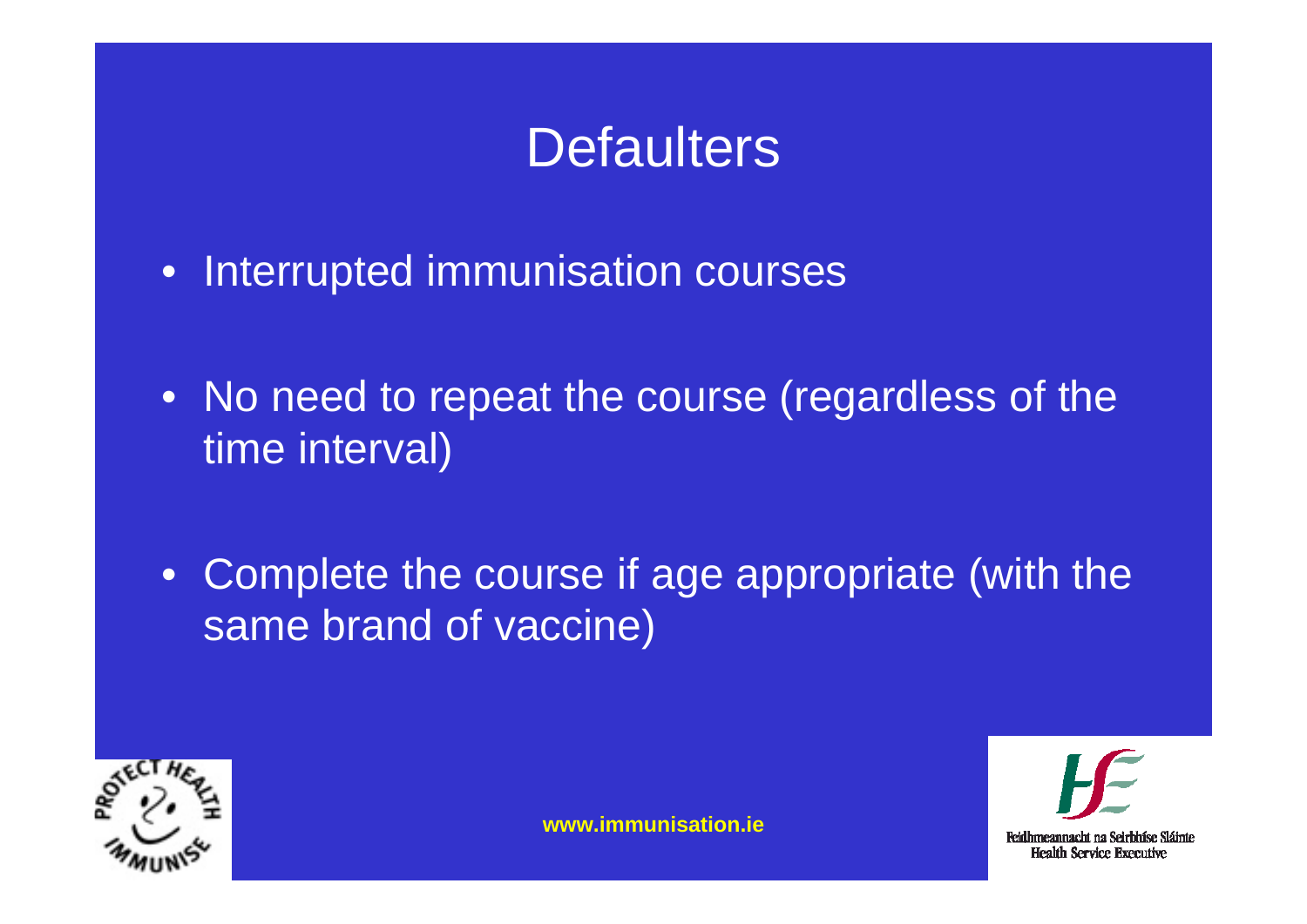- Children who are not immunised and are older than the recommended age range should be immunised as soon as possible.
- The vaccines and the number of doses required depends on the child's age.
- $\bullet$  New national guidelines issued in August 2010 **www.immunisation.ie/en/HealthcareProfessionals/Guidelinesforlateentrants/PDFFile \_9494\_en.pdf**



Feidhmeannacht na Seirbhíse Sláinte **Health Service Executive**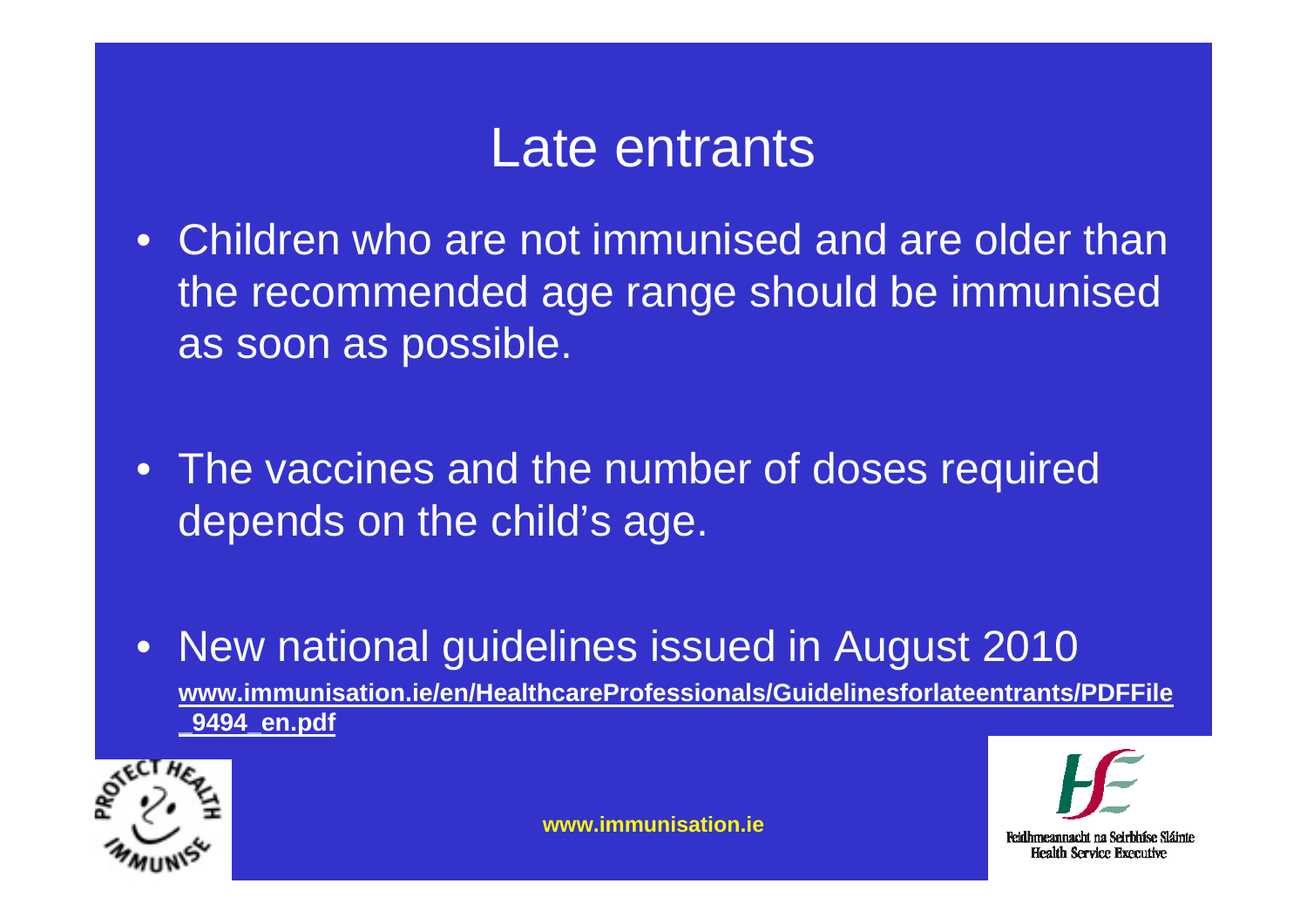# Late entrants No reliable documentation Assume to be unimmunised

#### Start on age appropriate catch up programme



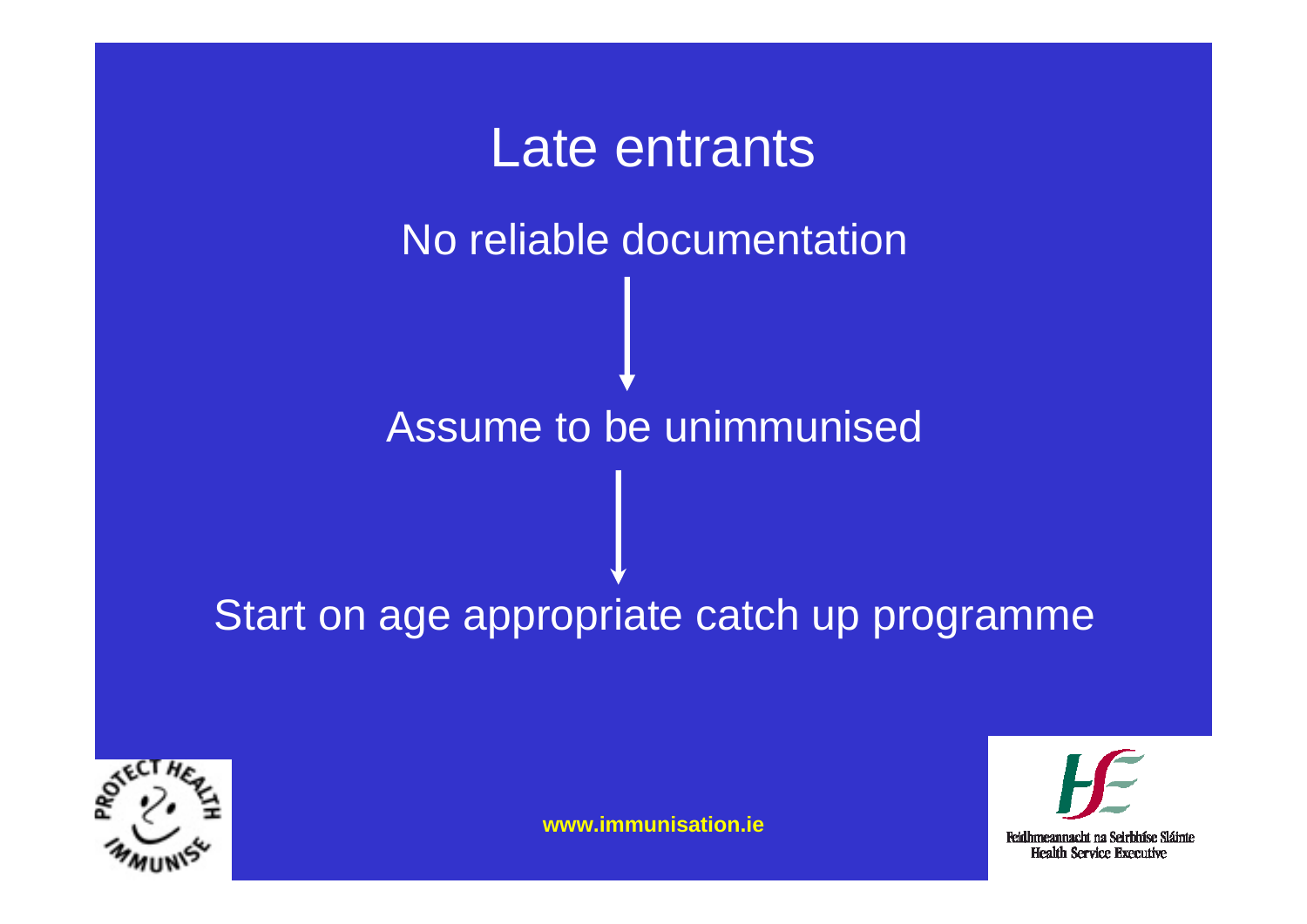|                                   | 4 mths to <12 mths                                  | 12 mths to $<$ 4 yrs                | $4 - 10$ yrs                              | 10 yrs and over                           |
|-----------------------------------|-----------------------------------------------------|-------------------------------------|-------------------------------------------|-------------------------------------------|
| <b>BCG</b>                        | Up to age 15 years (35 years if in high risk group) |                                     |                                           |                                           |
| 6 in 1<br>(DTaP/IPV/Hib/Hep B)    |                                                     | 3 doses at 2 month intervals        |                                           |                                           |
| <b>Men C</b>                      | 2 doses<br>at 2 month intervals                     | 1 dose (up to 23 years of age)      |                                           |                                           |
| <b>PCV</b>                        | 2 doses<br>at 2 month intervals                     | 1 dose<br>(omit if >2 years of age) |                                           |                                           |
| <b>MMR</b>                        |                                                     | 1 dose                              | 2 doses<br>at 1 month<br><i>intervals</i> | 2 doses<br>at 1 month<br>intervals        |
| <b>Boostrix IPV</b><br>(Tdap/IPV) |                                                     |                                     |                                           | 3 doses<br>at 1 month<br><i>intervals</i> |



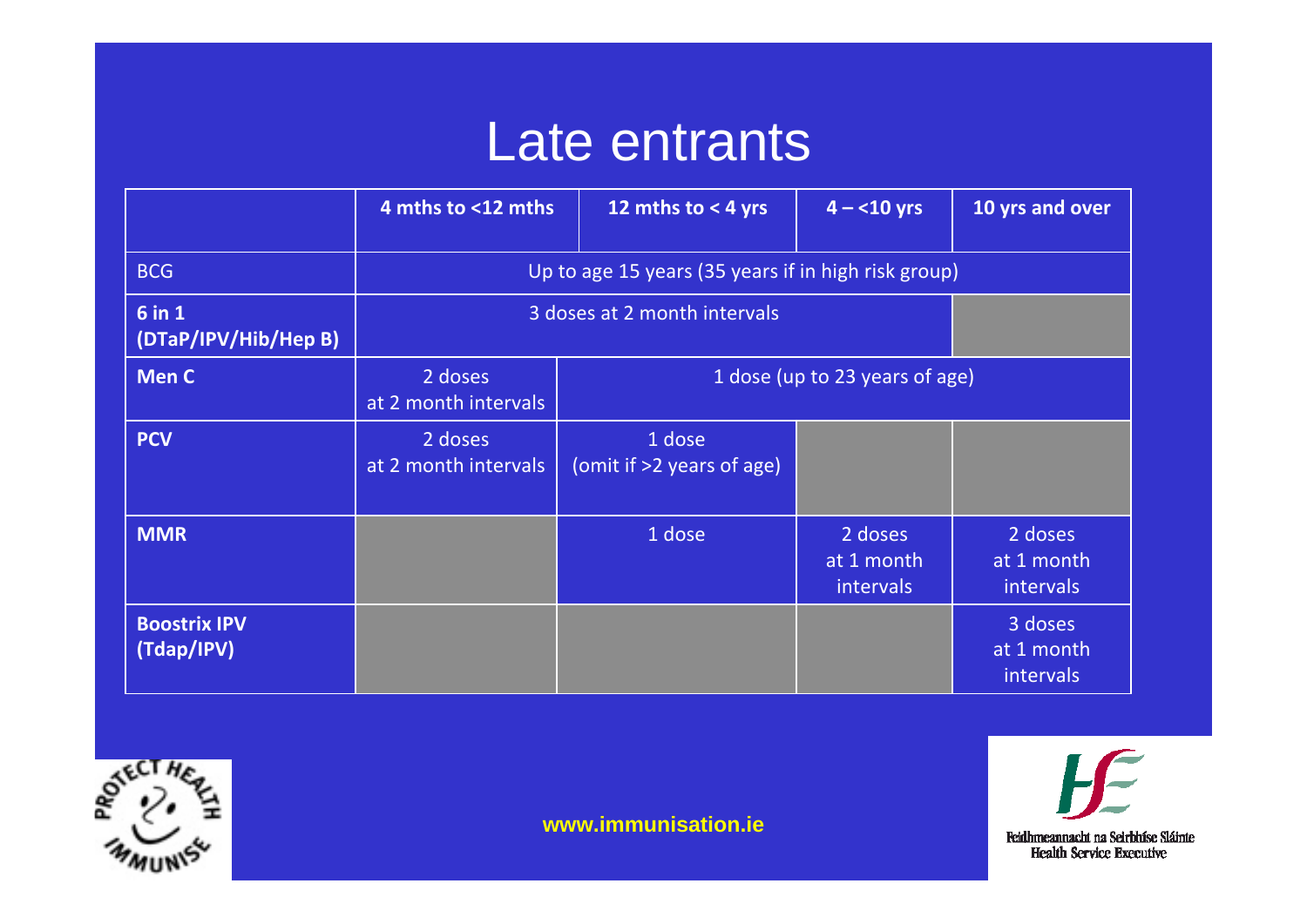- BCG
- PCV
- 6 in 1
- •Boostrix/IPV (Tdap/IPV) 10 years and older
- Men C
- $\bullet$

up to 16 years up to 2 years up to age 10 years up to 23 years MMR up to adult



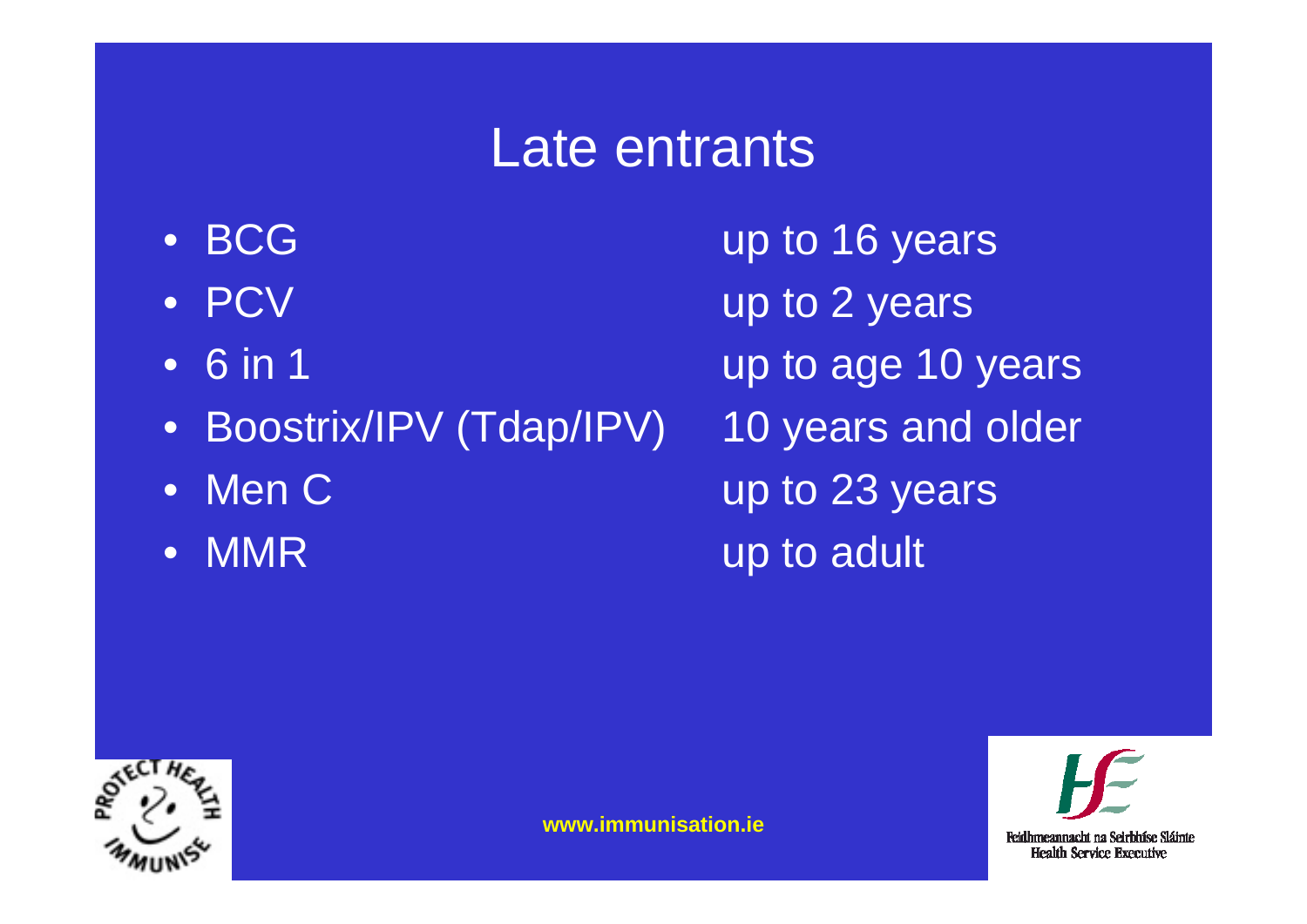• Hib

 1 dose of single Hib vaccine for children over 12 months of age and up to 10 years of age if this is the only vaccine they require

• PCV

 should be given to at risk children aged 24-59 months.



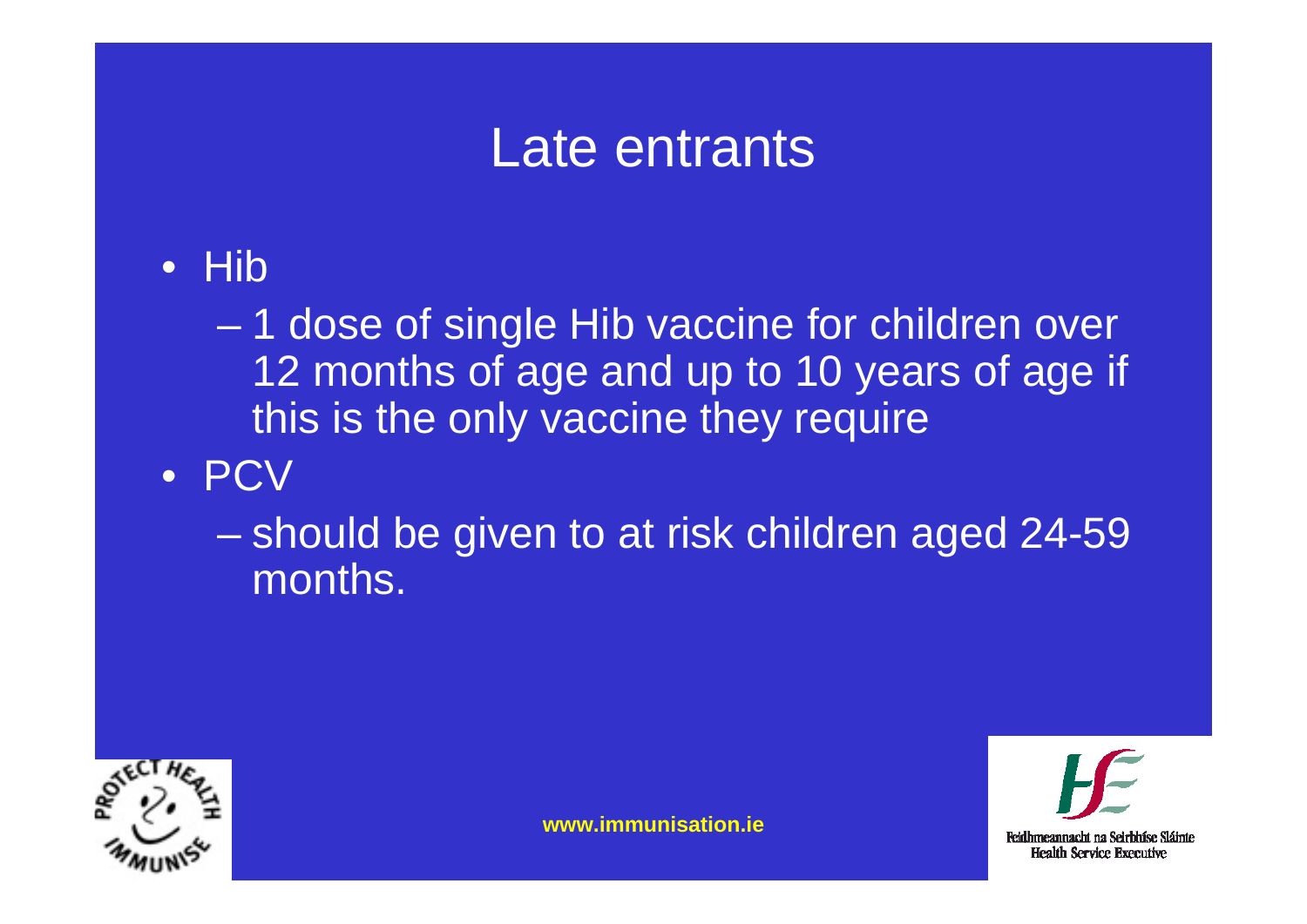

#### skip nav | Home | Contact Us | Sitemap | Accessibility Help

#### **Protect Health - Immunise**

English | Gaeilge



#### ○ www ⊙ immunisation

Who we are **Childhood Immunisation HPV Programme Adult Immunisation Healthcare Professionals** Vaccine Ordering and Storage **Leaflet Translations Ordering Materials FAQs** Publications Glossary **National Conferences Useful Websites** \*\* Whats New \*\*

**ICOP** 



#### Welcome to the Health Service Executive Immunisation Website

This site provides information on immunisation for the General Public and Healthcare Professionals



Childhood Immunisation

#### **Hot Topic**

Childhood Vaccine Uptake Rates Seasonal Influenza Campaign 2010/2011 HPV Vaccination Programme



Healthcare

Professionals

Vaccination records



**Primary Immunisation Schedule** Schedule







**www.immunisation.ie** 

**Adult Immunisation** 

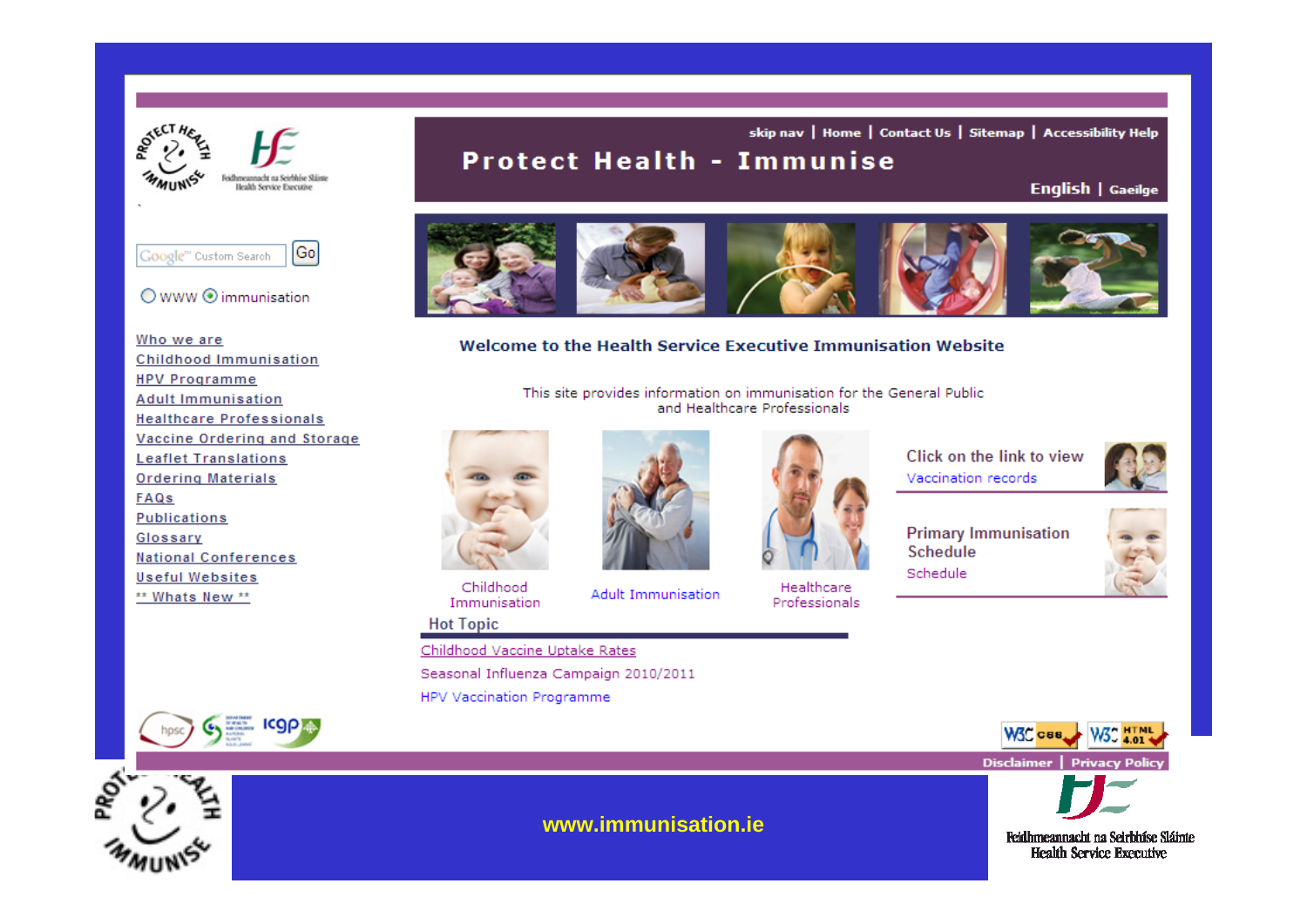- Children who are not immunised and are older than the recommended age range should be immunised as soon as possible.
- The vaccines and the number of doses required depends on the child's age.
- $\bullet$  New national guidelines issued in August 2010 **www.immunisation.ie/en/HealthcareProfessionals/Guidelinesforlateentrants/PDFFile\_9494\_en.pdf**